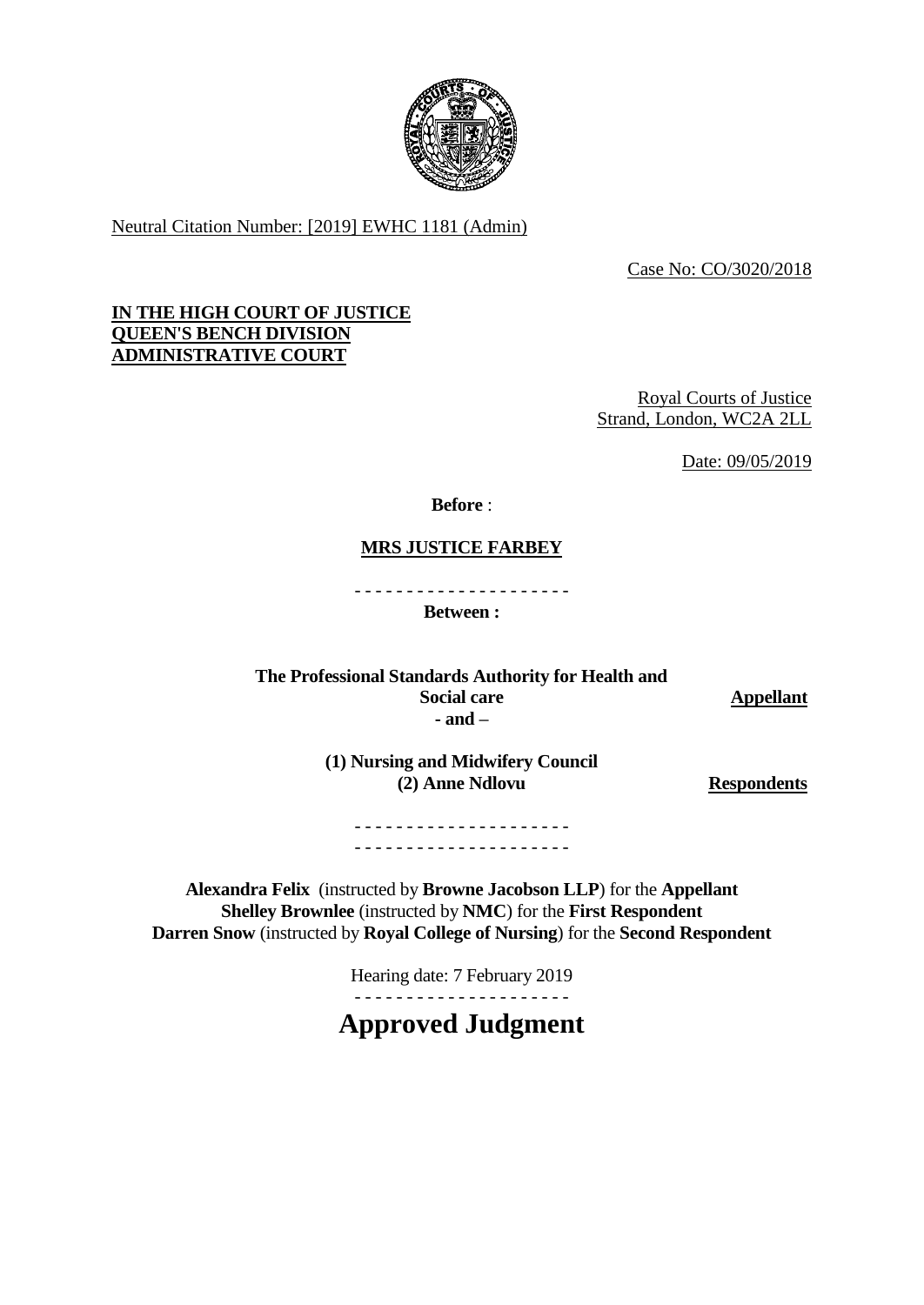# **Mrs Justice Farbey :**

## **Introduction**

- 1. This is an appeal by the Professional Standards Authority for Health and Social Care ("PSA") against a decision of the Nursing and Midwifery Council ("NMC"). A panel of the NMC's Fitness to Practise Committee determined that the second respondent (who is a mental health nurse regulated by the NMC) should be subject to a caution following disciplinary proceedings that arose from her mental health assessment of a person whom I shall call Patient A. Shortly after that assessment, Patient A was found dead.
- 2. The second respondent (hereafter "the respondent") admitted to the panel that she had failed to ensure that an adequate assessment of Patient A had taken place. She admitted that her failure had contributed to the loss of a material chance to prevent Patient A's death. In addition, the panel found as proved that she had dishonestly provided incorrect information about the assessment, both during the internal investigation which followed and to the Coroner who held an inquest into Patient A's death. The panel determined that the respondent's fitness to practise was impaired by reason of misconduct on the grounds that public confidence in the nursing profession would be undermined in the absence of a finding of impairment. It determined that there was no impairment on public protection grounds. Given the limited basis of its impairment finding, the panel imposed a three-year caution order as opposed to a more serious sanction.
- 3. The PSA challenges the panel's decision on a number of inter-related grounds. Its principal contention is that, given the respondent's dishonesty, the panel was wrong to conclude that a finding of impairment was not necessary on public protection grounds. Nor is the caution order a sufficient sanction for the protection of the public.
- 4. The respondent assessed Patient A with another considerably more experienced nurse whom I shall call Registrant C. Her case too was referred to the NMC. The panel heard both cases together. In relation to Registrant C, the panel concluded that her fitness to practise was impaired by reason of her misconduct and imposed a caution order for a period of three years. The PSA lodged an appeal to this court. Both the NMC and Registrant C conceded the appeal. By a consent order dated 26 September 2018, Registrant C's caution was quashed and a six-month suspension order was substituted.
- 5. The NMC has also conceded the present appeal. Ms Brownlee appeared on its behalf but made no submissions before me. Ms Alexandra Felix appeared before me (but not before the panel) on behalf of the appellant. Mr Darren Snow appeared for the respondent (as he did before the panel).

#### **The Facts**

6. The respondent was a mental health nurse at Leicestershire Partnership NHS Trust working in the Crisis Resolution and Home Treatment Team ("CRHT") at the Bradgate Mental Health Unit. On 27 March 2015, Patient A was brought to the Leicester Royal Infirmary by a support worker who had concerns about Patient A's suicidal ideation. Patient A had a longstanding history of mental illness and had received social support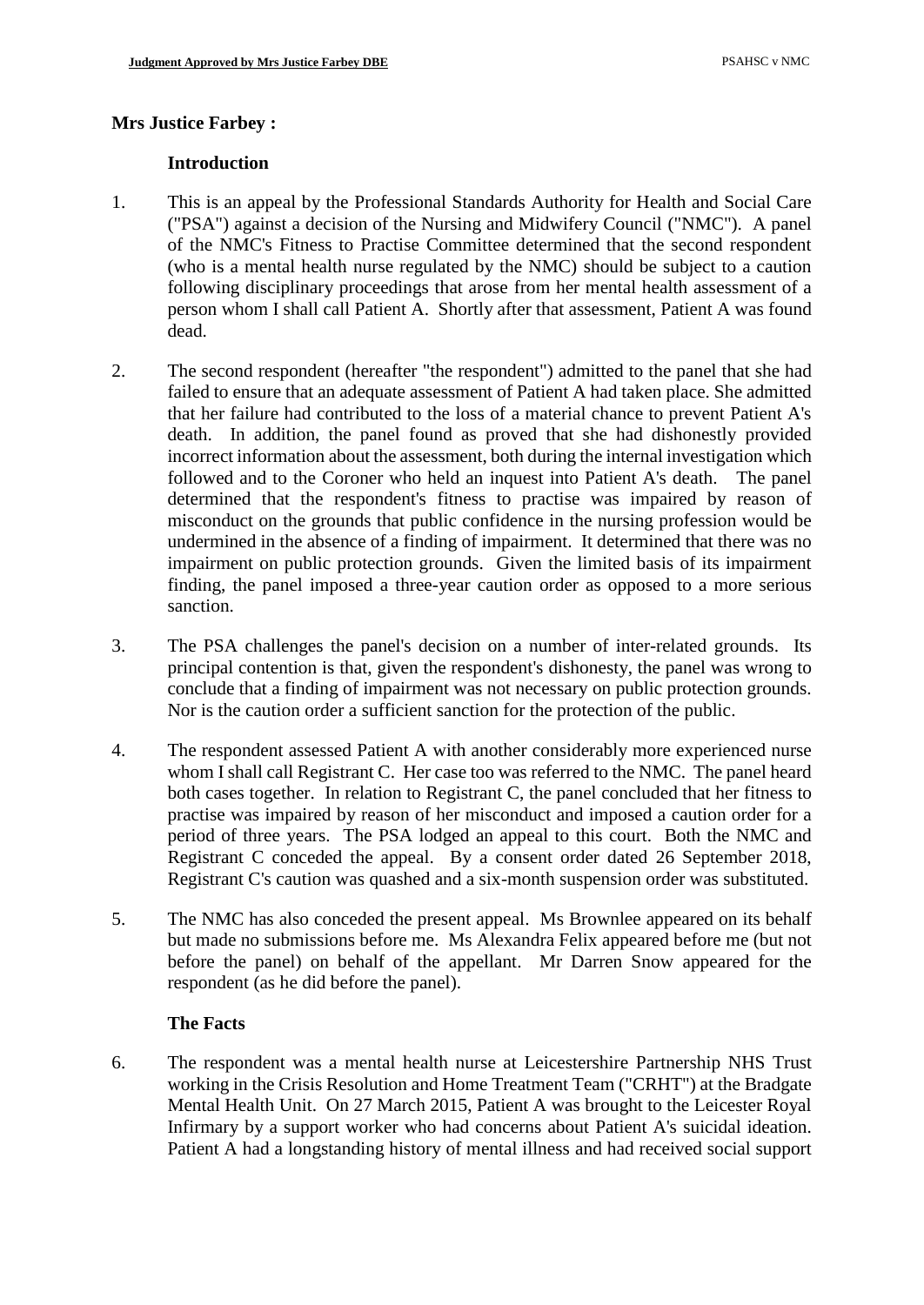in the community for about 10 years. There had been instances of self-harm and at least one previous suicide attempt.

- 7. On arrival at the Infirmary, Patient A was seen in Triage. It was noted that Patient A said: "I will kill myself if I am not put somewhere safe". Patient A was referred to the CRHT and assessed in the early hours of 28 March by Registrant C and the respondent.
- 8. At the conclusion of their assessment, the two nurses determined that Patient A did not require admission to hospital. After being offered home treatment, Patient A refused to leave and was escorted out of the hospital by security guards. During the assessment, Patient A's telephone number had been obtained but neither the respondent nor Registrant C made a record of it. As a result, the CRHT was not able to contact Patient A by telephone. When a home visit was attempted on 29 March 2015, there was no answer. Later that day, Patient A was found dead on a railway track.
- 9. The Trust carried out a Serious Incident Investigation ("SII") into the conduct of the assessment. The respondent and Registrant C were interviewed. The respondent was given an opportunity to check the accuracy of the interview record, and she confirmed that the record was an accurate summary in May 2015.
- 10. In June 2015 the Trust was advised that a Coroner was undertaking an inquest into Patient A's death. On 21 June 2015, the respondent prepared a report for the Coroner.
- 11. In December 2015, the Trust became aware that Patient A had recorded the mental health assessment on a mobile telephone without the knowledge of either of the nurses. The nurses' records of interview and their reports to the Coroner were checked against the phone recording. The check revealed inconsistencies between (on the one hand) the nurses' accounts to the SII and the Coroner and (on the other hand) the recording.
- 12. As part of the SII, the Trust reviewed the routine recording of a telephone conversation between the respondent and a second patient (Patient B) which had taken place on 27 March 2015. Concerns were noted about the respondent's interaction with Patient B.
- 13. The panel heard evidence and submissions in relation to both nurses on 14 days between 30 October 2017 and 24 May 2018. The respondent gave oral evidence and called witnesses who attested to her competence and diligence as a nurse. In answering questions from Mr Snow, she denied that she had been dishonest. She told the panel that she had "done her best" during the SII interview and did not intend to mislead. She had conveyed her recollection of events to the Coroner in a truthful way. The panel listened to the recording of Patient A's assessment and considered the transcript, together with a copy of the respondent's SII interview and her report to the Coroner.

#### **The charges and the panel's findings**

14. The charges against the respondent fell into four categories. First, it was alleged that she had failed in seven respects to ensure that an adequate mental health assessment of Patient A was completed. The respondent admitted five of the alleged clinical failings at the outset of her substantive hearing. The panel found that the two others were not proved. The admitted failings included a failure to obtain sufficient information from Patient A to enable a comprehensive risk assessment to be undertaken; and a failure to put in place an adequate plan to manage the risk of suicide after suicidal intent was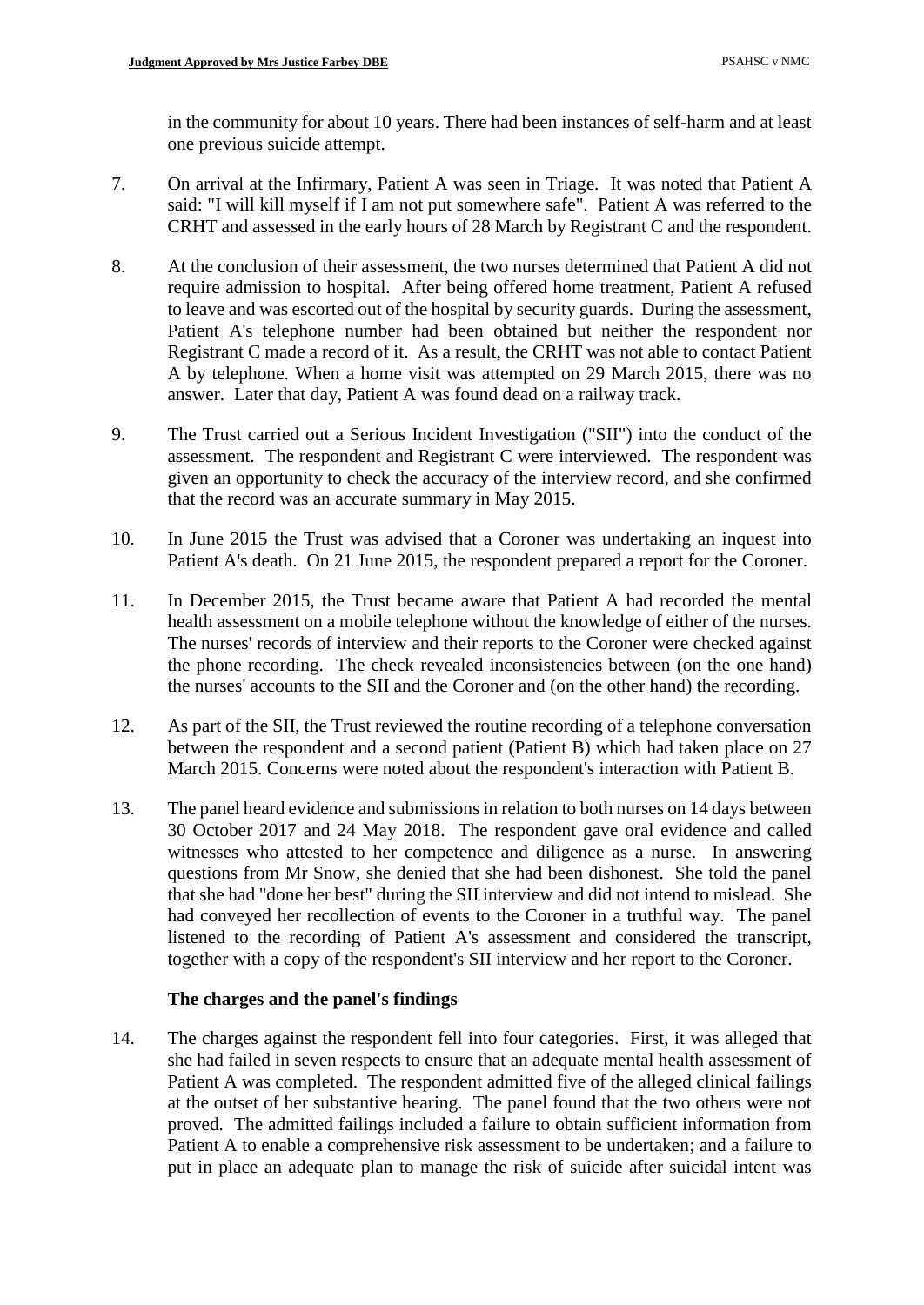identified. The respondent further admitted that her failings had contributed to the loss of a material chance to prevent Patient A's death.

- 15. Secondly, it was alleged that the respondent had failed to ensure that the documentation of Patient A's mental health assessment adequately reflected the assessment that was carried out and failed to reflect Patient A's presentation. The respondent admitted this charge.
- 16. In the third group of charges, it was essentially alleged that she had provided incorrect information in the SII interview and in the report to the Coroner. She was alleged to have been dishonest in that she had intended to give a misleading impression of the assessment in the interview and in the report.
- 17. The panel's decision states that there were at least six instances of the respondent providing incorrect information in the SII interview and at least eight instances of her providing incorrect information to the Coroner. The panel considered the respondent's evidence that she had provided accounts to the SII and to the Coroner in good faith but rejected that account. The panel was satisfied that she knew that the assessment of Patient A was inadequate and was attempting dishonestly to cover this up by giving a misleading impression of the assessment. Even in the face of overwhelming evidence that her accounts were incorrect, she had not been prepared to accept the inconsistencies when giving evidence to the panel. The charges as they related to the SII interview and the report for the Coroner were proved.
- 18. Finally, there was a charge relating to the telephone call with Patient B. The allegations of misconduct in that charge were admitted. They are not material to the outcome of this appeal and did not play any material part in counsel's submissions. I do not propose to say more about this aspect of the charges.
- 19. The panel concluded that both the conduct of the assessment and the respondent's subsequent dishonesty amounted to serious misconduct. It then considered whether, on the basis of that serious misconduct, her fitness to practise was currently impaired. In determining that question, the panel accepted that the respondent had learned a great deal from incidents which were by then three years old. It noted the comprehensive performance reports and references which spoke about the respondent's good character, high standard of practice and other professional strengths. The references provided to the panel came from a range of highly experienced clinical professionals. The respondent's current line manager, in his written and oral evidence, had said that her record-keeping had been of a good quality and that she recognised her duty to provide comprehensive assessments of patients. He had no reason to doubt her integrity and honesty over the period he had been working with her: he would have been aware of any concerns as to honesty because they would have been raised with him by other members of his well-functioning team. Another senior mental health nurse, who worked closely with the respondent, gave a similarly strong reference.
- 20. In the light of this and other evidence before it, the panel concluded that the respondent had demonstrated an "extremely good level of insight" into her clinical failures, which had been remediated. There was a low risk of those clinical errors being repeated.
- 21. Given that the clinical errors had been remediated, the panel concluded that a finding of current impairment was not necessary on public protection grounds. Nevertheless,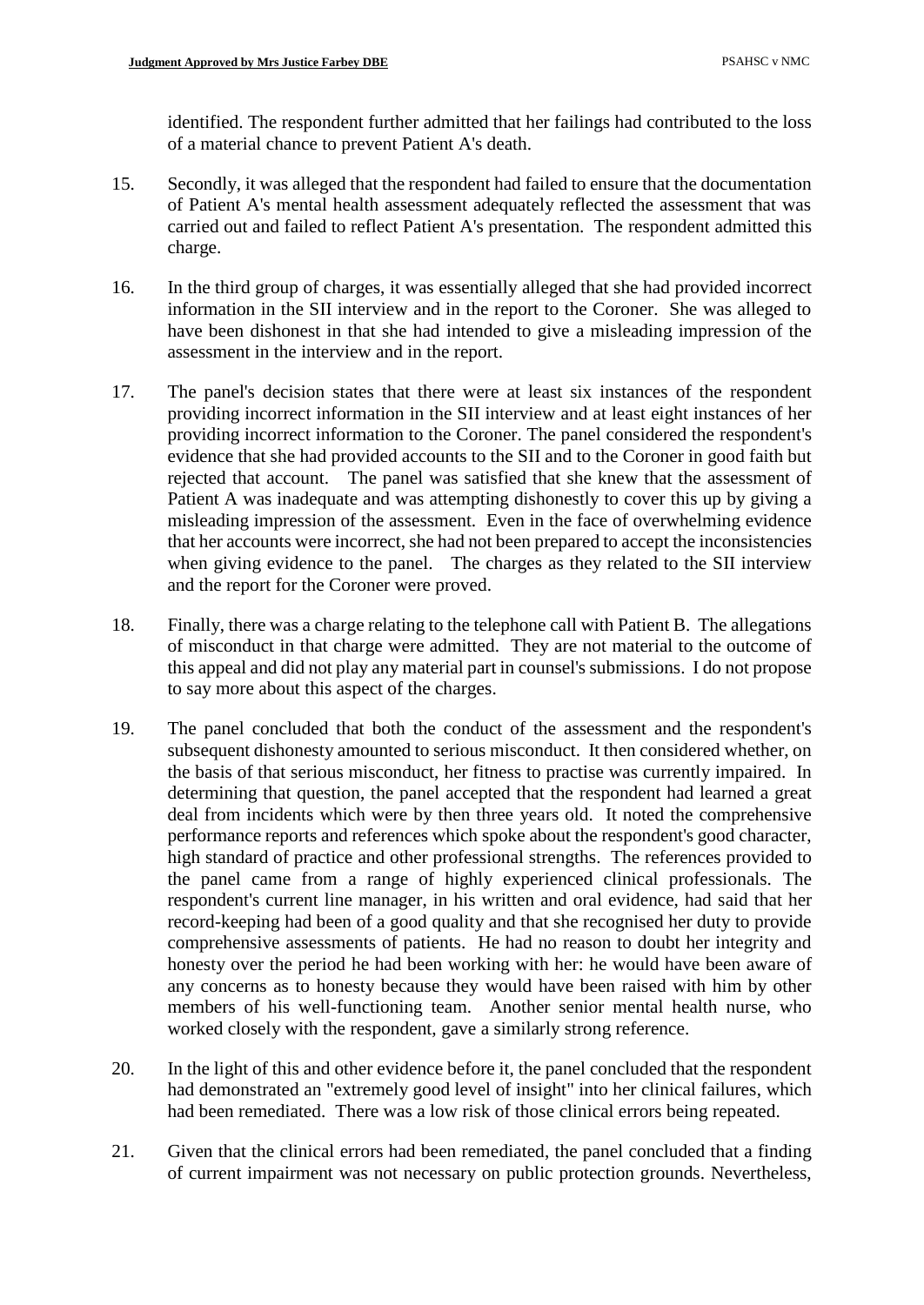the panel took into consideration that there had been two serious incidents of dishonesty such that, in the panel's judgment, public confidence in the nursing profession would be undermined unless a finding of current impairment was made on the grounds of public interest. On that basis, the panel concluded that the respondent's fitness to practise was impaired.

22. As I have already indicated, the panel imposed a three-year caution order. The decision states:

> "Having looked at the totality of the findings on the evidence, the panel determined that a caution order for a period of 3 years would be the appropriate and proportionate response. It would mark not only the importance of maintaining public confidence in the profession, but also mark the seriousness of the misconduct found proved. Furthermore, it would send the public and the profession a clear message about the standards required of a registered nurse".

23. In reaching this decision, the panel stated that it had regard to the NMC guidance on sanctions and on dishonesty.

# **Legal framework**

## *The High Court's jurisdiction*

- 24. The PSA may refer a decision of the NMC to the High Court if it considers that the decision is not sufficient for the protection of the public (section 29(4) of the National Health Service Reform and Health Care Professions Act 2002). The protection of the public includes not only matters relating to the health, safety and well-being of the public but also the maintenance of public confidence in those who are registered with the NMC and the maintenance of proper professional standards and conduct of nurses (section 29(4A) of the 2002 Act).
- 25. The court will treat any such reference as an appeal against the relevant decision (section 29(7) of the 2002 Act). The proceedings will be governed by CPR Part 52. The court's consideration is therefore limited to a review of the decision and is not a rehearing (CPR 52.21(1)). An appeal will be allowed if the panel's decision is "wrong" or "unjust because of a serious procedural or other irregularity in the proceedings" (CPR 52.2(3)).
- 26. A decision which relates to a regulatory sanction is a multi-factorial, evaluative decision based on a mixture of fact and law. As such, there is limited scope for an appellate court to overturn the decision. The court will be reluctant to interfere unless there has been an error of principle in carrying out the evaluation or the evaluation was wrong in the sense of falling outside the boundaries of what the regulatory body could decide (*Bawa-Garba v The General Medical Council and others* [2018] EWCA Civ 1879, [2019] 1 WLR 1929, paras 61-67). The court will place weight on the panel's expertise which will have been brought to bear in evaluating how best the needs of the public should be protected (*Council for the Regulation of Health Care Professionals v General Medical Council and Ruscillo* [2004] EWCA Civ 1356, [2005] 1 WLR 717, para 78).
- 27. On conventional principles, the court's reluctance to interfere with a regulator's decision is likely to be higher when issues of technical competence or clinical practice arise and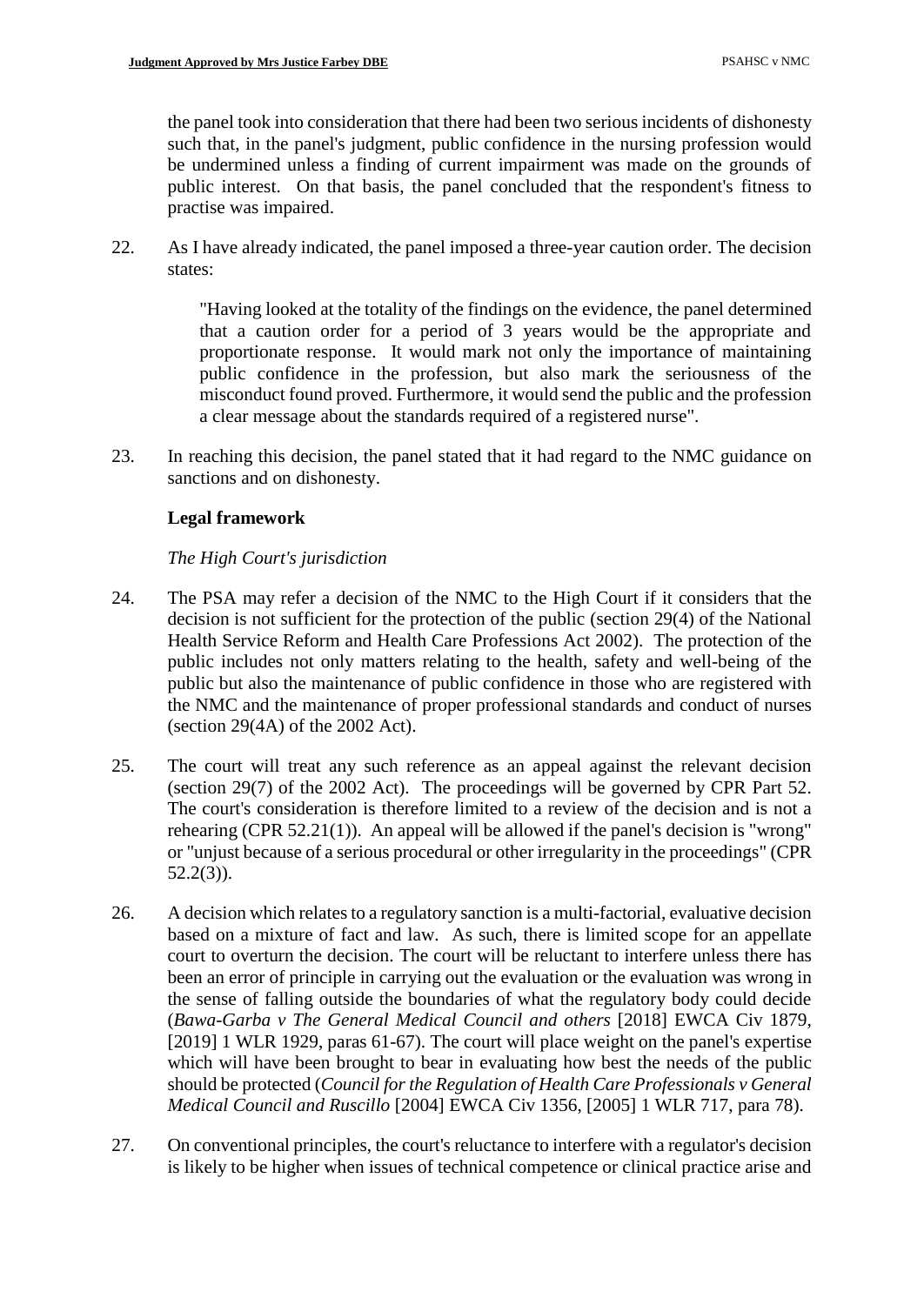lower where the case concerns behavioural issues such as dishonesty (*Council for Healthcare Regulatory Excellence v NMC and Grant* [2011] EWHC 927 (Admin), para 63) The court will not defer to the panel's judgment more than is warranted by the circumstances (*Ghosh v General Medical Council* [2001] UKPC 29, [2001] 1 WLR 1915, para 34).

*Nursing and Midwifery Order 2001*

28. Under article 3(4) of the Nursing and Midwifery Order 2001, the over-arching objective of the NMC (including its Fitness to Practise panels) is the protection of the public. Under article 3(4A), the pursuit of the over-arching objective involves the pursuit of the following objectives—

> "(a) to protect, promote and maintain the health, safety and wellbeing of the public;

> (b) to promote and maintain public confidence in the professions regulated under this Order; and

> (c) to promote and maintain proper professional standards and conduct for members of those professions".

- 29. This over-arching function informs the approach that a Fitness to Practise panel will take when considering an allegation that a registrant's fitness to practise is impaired by reason of misconduct (article  $22(1)(a)(i)$  of the Order). Public protection must be the panel's overriding concern.
- 30. Where a health professional violates a fundamental rule of conduct, efforts made by the practitioner to remediate the problem and to reduce the risk of recurrence of such misconduct may be of far less significance than in other cases, such as those involving clinical errors or incompetence (*Yeong v General Medical Council* [2009] EWHC 1923 (Admin), [2010] 1 WLR 548, para 51). In *Parkinson v NMC* [2010] EWHC 1898 (Admin), para 18, Mitting J observed that a nurse found to have acted dishonestly is always going to be at severe risk of having his or her name erased from the register. That general observation is a reminder of the importance of the public interest in nurses telling the truth about what they do. The appropriate sanction for dishonesty will nevertheless fall for consideration on the facts of each case and cannot be a foregone conclusion (*Bawa-Garba*, para 85).

*NMC Code and guidance* 

- 31. The NMC has issued a Code which sets down the professional standards for nurses. The version of the Code in force at the material time states: "The people in your care must be able to trust you with their health and wellbeing". Nurses must "be open and honest, act with integrity and uphold the reputation of [the nursing] profession".
- 32. There is also separate guidance on dishonesty. The guidance specifies that honesty, integrity and trustworthiness are "the bedrock" of any nurse's professional practice. Not all dishonesty is equally serious but deliberate dishonesty to conceal clinical issues, particularly those causing harm to patients, is likely to call into question whether a nurse should be allowed to remain on the register.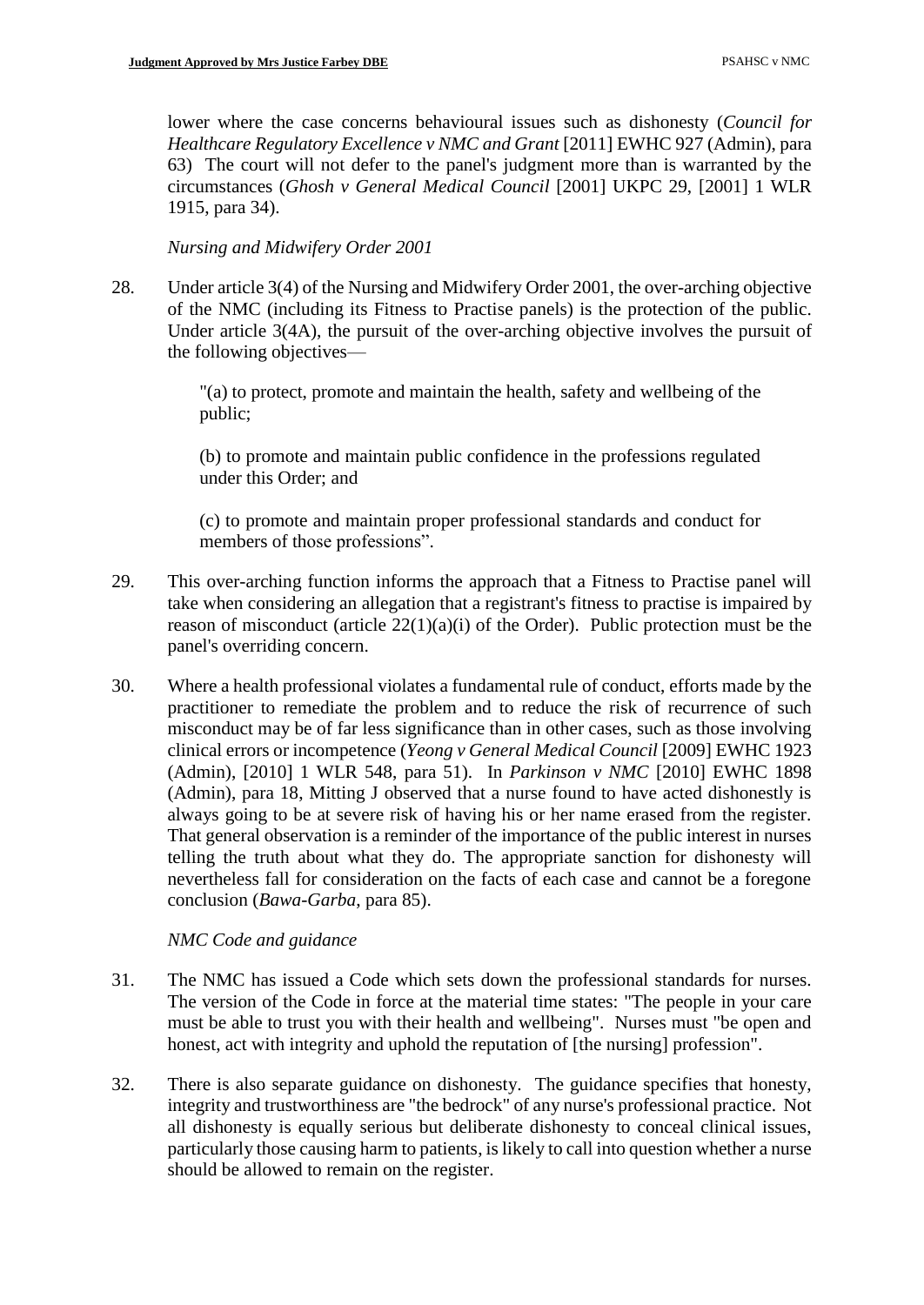### **The Parties' submissions**

- 33. On behalf of the PSA, Ms Felix submitted that the panel was wrong to conclude that a finding of impairment was not needed on public protection grounds. The respondent's serious clinical failings had given rise to the grave consequence of a missed opportunity to prevent the death of a vulnerable patient. The context of the respondent's dishonesty could hardly have been more serious. She had misled the SII and the Coroner which amounted to a grave breach of trust. The three-year caution order was not sufficient for the protection of public and the panel had failed to provide adequate reasons for imposing such an order.
- 34. On behalf of the respondent, Mr Snow accepted that the dishonesty findings in this case were very serious but submitted that the panel had directed itself properly in law and had applied the correct legal principles to the facts which it had found. He emphasised – both in his detailed skeleton argument and orally - that each case turns on its fact. The decision to impose a caution order was unassailable on the evidence before the panel. In determining where the public interest lay, the panel had considered the strong evidence of subsequent good clinical practice. The clinical misconduct was committed in the context of the respondent's first ever nightshift crisis assessment, in which she had properly and understandably relied on Registrant C's much greater experience.
- 35. Mr Snow submitted that, by the time of the hearing before the panel, the respondent had been working at a high level as a mental health nurse for some time. There had been no further concerns regarding clinical practice or honesty. There was no reason to believe that there was any likelihood of repetition of dishonesty in the future. The evidence before the panel demonstrated the respondent's full remediation.
- 36. In relation to the caution order, Mr Snow emphasised the panel's view that suspension would deprive the public of the services of a valued and experienced nurse. A caution order marked the seriousness of the respondent's conduct and was based upon an appropriate assessment of impairment on public interest grounds. A reading of the decision as a whole showed that the panel had provided adequate reasons for its determination.

#### **Analysis and conclusions**

- 37. In my judgment, the panel's decision was plainly flawed. The panel found that the mental health assessment which the respondent had undertaken was "wholly inadequate" and fell "seriously short" of the standards expected of a registered nurse. The respondent's clinical failings contributed to the loss of a material chance to prevent Patient A's death. Ms Felix was correct to emphasise the gravity of the respondent's misconduct. When the Trust investigated this serious situation, the respondent was dishonest. She would have been able to cover up her dishonesty but for Patient A's recording.
- 38. The purpose of the Trust's investigation was to learn lessons from Patient A's death so that steps could be taken to avert similar problems in the future. It was therefore critical (and ought to have been obvious) that those giving evidence to the investigation should be candid. Anything other than candour would undermine the purpose of the investigation.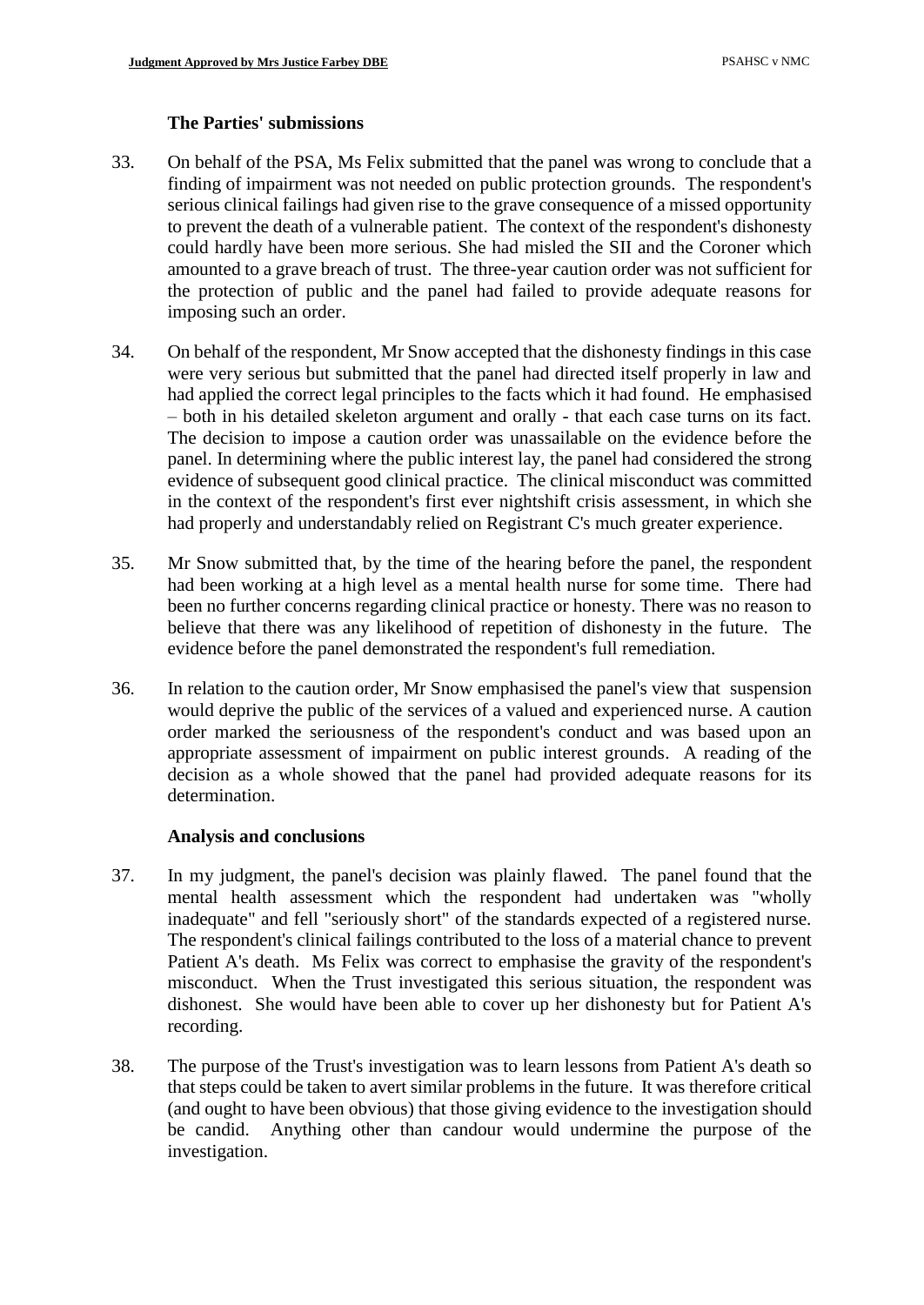- 39. The panel did not set out in its decision each and every instance of the respondent's dishonesty to the SII. It did not need to do so. It recorded how, in her interview record, the respondent stated that Patient A did not want to tell the nurses anything when they were asking him questions. The panel however concluded that Patient A responded reasonably to questions. The implication is that the respondent sought to blame Patient A for the failure of the assessment – knowing that Patient A was no longer alive to contradict her account. Furthermore, the respondent said in interview that Patient A seemed in agreement with the idea of home treatment. The panel found that this was not correct: Patient A did not at any point agree to home treatment. It cannot reasonably be said that these two instances of dishonesty are anything other than serious.
- 40. Mr Snow emphasised the respondent's inexperience at the time and her strong clinical remediation. He pointed to the lack of evidence of any further dishonesty. However, as the panel noted in its decision, the respondent's remediation did not extend to facing up to her dishonesty at the hearing. Public protection requires nurses to be honest. As the dishonesty guidance says, honesty is the bedrock of the profession. Given the panel's concerns about the respondent's failure to take responsibility for serious dishonesty, the respondent's fitness to practise should in my judgment have been regarded as impaired on public protection grounds. The panel was wrong in principle to take a different view.
- 41. The respondent was again dishonest in her report to the Coroner. The panel does not set out every instance of dishonesty but it seems that the respondent carried over the same account as in the SII (at any rate, the instances of dishonesty set out in the panel's decision are similar). In my judgment, public protection is engaged for the same reasons as it was engaged in relation to the SII. Dishonesty to a Coroner runs the risk of prejudicing an inquest which is flatly against the public interest. The respondent failed to appreciate the consequences of her dishonesty or its serious nature.
- 42. It follows that the panel sanctioned the respondent on an inadequate assessment of the extent of her impairment and imposed a sanction which cannot reasonably reflect the seriousness of her misconduct. I have made due allowance for the expertise of the panel in determining questions of public protection and in imposing an appropriate sanction. However, in this case, the central issues do not relate to questions of primary fact or matters of clinical expertise. I have reached the conclusion that the panel's decision to impose a caution order was outside the boundaries of what it could reasonably determine.
- 43. The respondent was dishonest on two different occasions to conceal her clinical failings, which is bound to aggravate the seriousness of her misconduct. There was discussion before me about the lack of clarity in one passage of the panel's decision as to whether or not the panel regarded the respondent's dishonesty as falling at the higher end of the spectrum. A focus on that passage is a distraction: it is plain from reading the decision as a whole that the panel regarded the respondent's dishonesty as serious. The dishonesty guidance makes clear that a nurse who is dishonest to conceal clinical failings is likely to receive a severe sanction.
- 44. The caution order must therefore be quashed. I am asked by Ms Felix to remit the case to a differently constituted panel. Mr Snow said that the respondent would be content for me to reconsider the question of sanction for myself straightaway, as the respondent